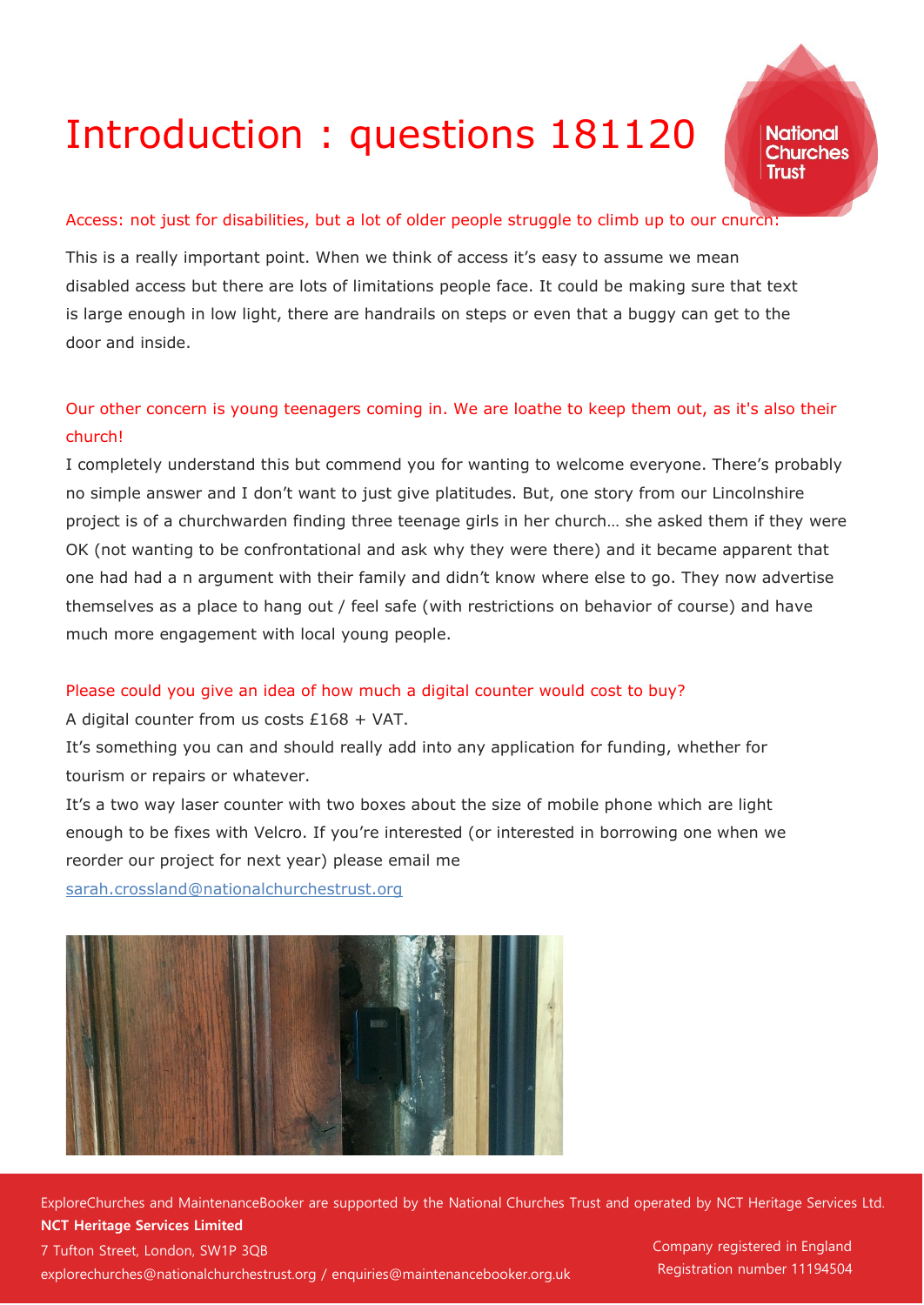#### What is the multiplier for visitor book entries?

Various are used, alongside manual counts for events and activities.

I have always used 5, but that's very conservative. The CCT use 7. But we have found from research that it should be more like 15. We hope to prove this with the #GreatChurchVisitorCount.

If you could be involved that would be great!

[sarah.crossland@nationalchurchestrust.org](mailto:sarah.crossland@nationalchurchestrust.org)

For manual counts we use these (lots of different sellers but this is a good photo): [https://www.amazon.co.uk/Counters-AFUNTA-Mechanical-Tracker-](https://www.amazon.co.uk/Counters-AFUNTA-Mechanical-Tracker-Clicker/dp/B01N4GUUQ9/ref=sr_1_10?dchild=1&keywords=tally+counter&qid=1605709263&sr=8-10)[Clicker/dp/B01N4GUUQ9/ref=sr\\_1\\_10?dchild=1&keywords=tally+counter&qid=1605709263&sr=8](https://www.amazon.co.uk/Counters-AFUNTA-Mechanical-Tracker-Clicker/dp/B01N4GUUQ9/ref=sr_1_10?dchild=1&keywords=tally+counter&qid=1605709263&sr=8-10)  $-10$ 

# For visitors books we use these:

https://www.amazon.co.uk/Classic-Black-Guest-Book-Organizer/dp/1441303316/ref=bmx\_5/262- 7054176-0492968?\_encoding=UTF8&pd\_rd\_i=1441303316&pd\_rd\_r=f6ef47a8-481a-407a-8ba9- 80cf13daa66d&pd\_rd\_w=1Nefm&pd\_rd\_wg=gMciF&pf\_rd\_p=1c67f0c1-d460-4c49-88d7 d8384dea5f37&pf\_rd\_r=8YYV30MAEGXM2PT1JNZN&psc=1&refRID=8YYV30MAEGXM2PT1JNZN

# Is there a specific date that your data is going to start on?

We need to do a bit of work to our process to make sure that we can take account of Covid discrepancies or effects. So, we will start on  $1<sup>st</sup>$  January, but if you could sign up before then that would be brilliant!

# Digital counter numbers might be skewed in the other direction if, as in ours, church members often come in and out for church business.

Yes and no. When we did our research in Lincolnshire we combined the digital counter with a week of manual counting (where counters knew who church members are). Actually, we found very little discrepancy, especially as sometimes when two people walk into church at exactly the same time they sometimes only count as one on the digital counter. Also, church members are still church users… so we want to count them anyway.

ExploreChurches and MaintenanceBooker are supported by the National Churches Trust and operated by NCT Heritage Services Ltd. **NCT Heritage Services Limited**

7 Tufton Street, London, SW1P 3QB [explorechurches@nationalchurchestrust.org /](mailto:explorechurches@nationalchurchestrust.org) [enquiries@maintenancebooker.org.uk](mailto:enquiries@maintenancebooker.org.uk) Company registered in England Registration number 11194504